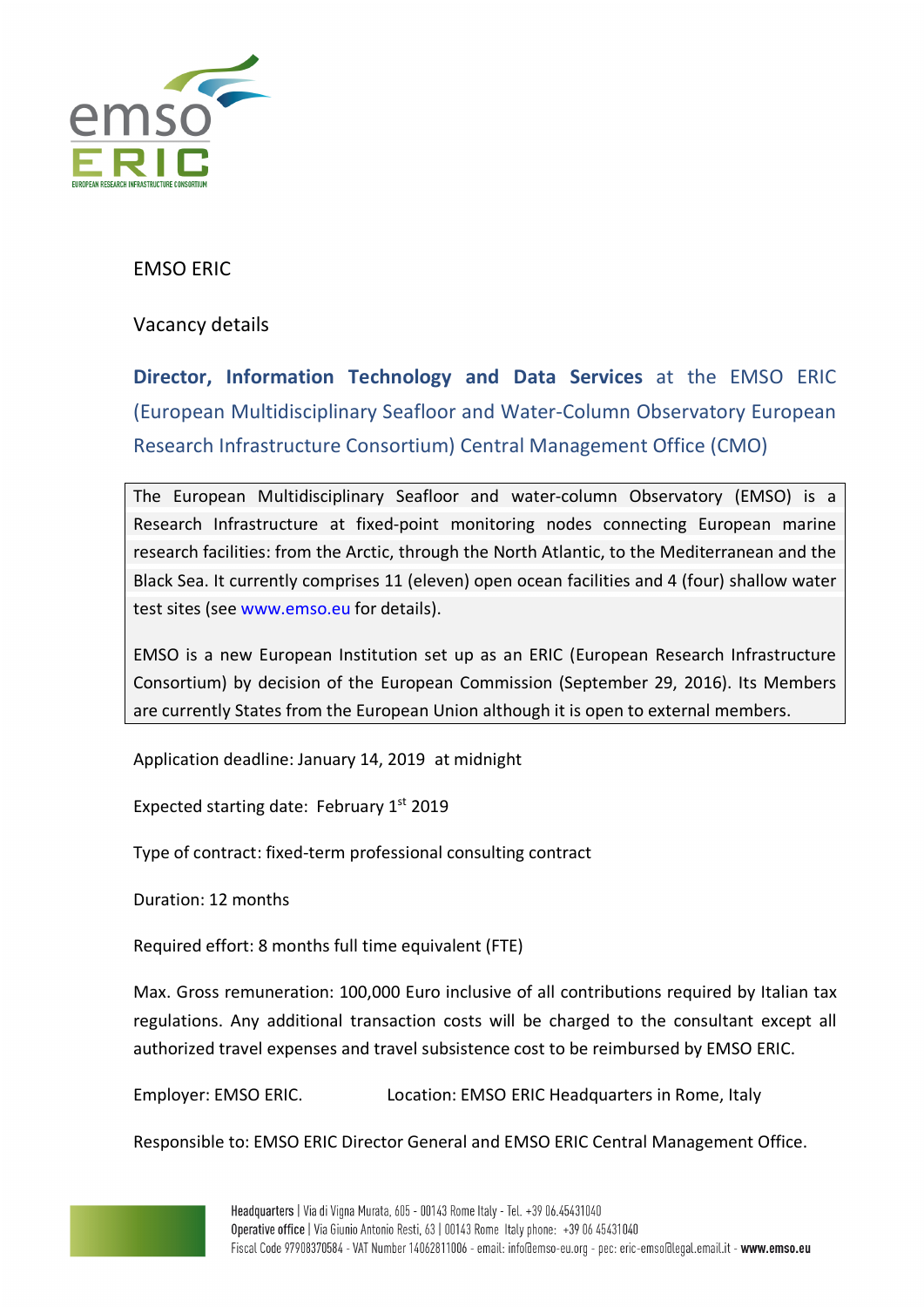

## General Summary:

EMSO ERIC is searching a recognized expert in cyber-infrastructure, scalable computing, and distributed computer systems with demonstrated excellence in architecting, constructing, and operating large-scale production and research cyber-infrastructure computing systems and data facilities. The successful candidate will be expected to maintain and lead an outstanding, interdisciplinary, competitive, and innovative program of international caliber. He/she will routinely interact with people of diverse backgrounds and nationalities from within and outside the EMSO ERIC organization, so excellent interpersonal and communication skills are a must.

- Lead, coordinate and execute the transition of the EMSO Data Management Platform (DMP) to operation, including the integration of computing and storage systems.
- Define and articulate the overall technology strategy while managing the day-to-day operations, which includes developing plans and policies.
- Ensure the stability and operational excellence for all systems of the DMP and other cyber-infrastructure components.
- Lead an interdisciplinary team for the operation and maintenance of the DMP and other cyber-infrastructure components.
- Demonstrate leadership in forming and maintaining productive working relationships within the EMSO ERIC stakeholders.
- Understand the requirements of the EMSO ERIC community and support their system's needs and execute plans using good engineering practices.
- Interface with EMSO ERIC stakeholders to identify and prototype technologies and management practices beneficial to the EMSO ERIC community.
- Analyze applicable trends in the industry and explore new approaches to solve technical problems, including technological, engineering and standardization issues related to the DMP and other cyber-infrastructure components.
- Research new approaches for distributed computing systems and scientific data delivery-systems, including supervising and reviewing technological, engineering and standardization issues of the Infrastructure.
- Implement interoperability and propose new mature technologies or new operating methods for the DMP in an harmonized and coordinated Research Infrastructure framework according to FAIR principles.
- Establish an appropriate workflow for taking stewardship of the EMSO ERIC data lifecycle and ensure long-term preservation and redundancy.
- Attend meetings coordinating and reporting on the DMP and other cyberinfrastructure components status and operation, and work closely with the Director General on monitoring and evaluating the cyber-infrastructure processes, risk analysis, quality control, problem-solving and metric improvements.
- Represent EMSO ERIC at seminars, conferences and other events.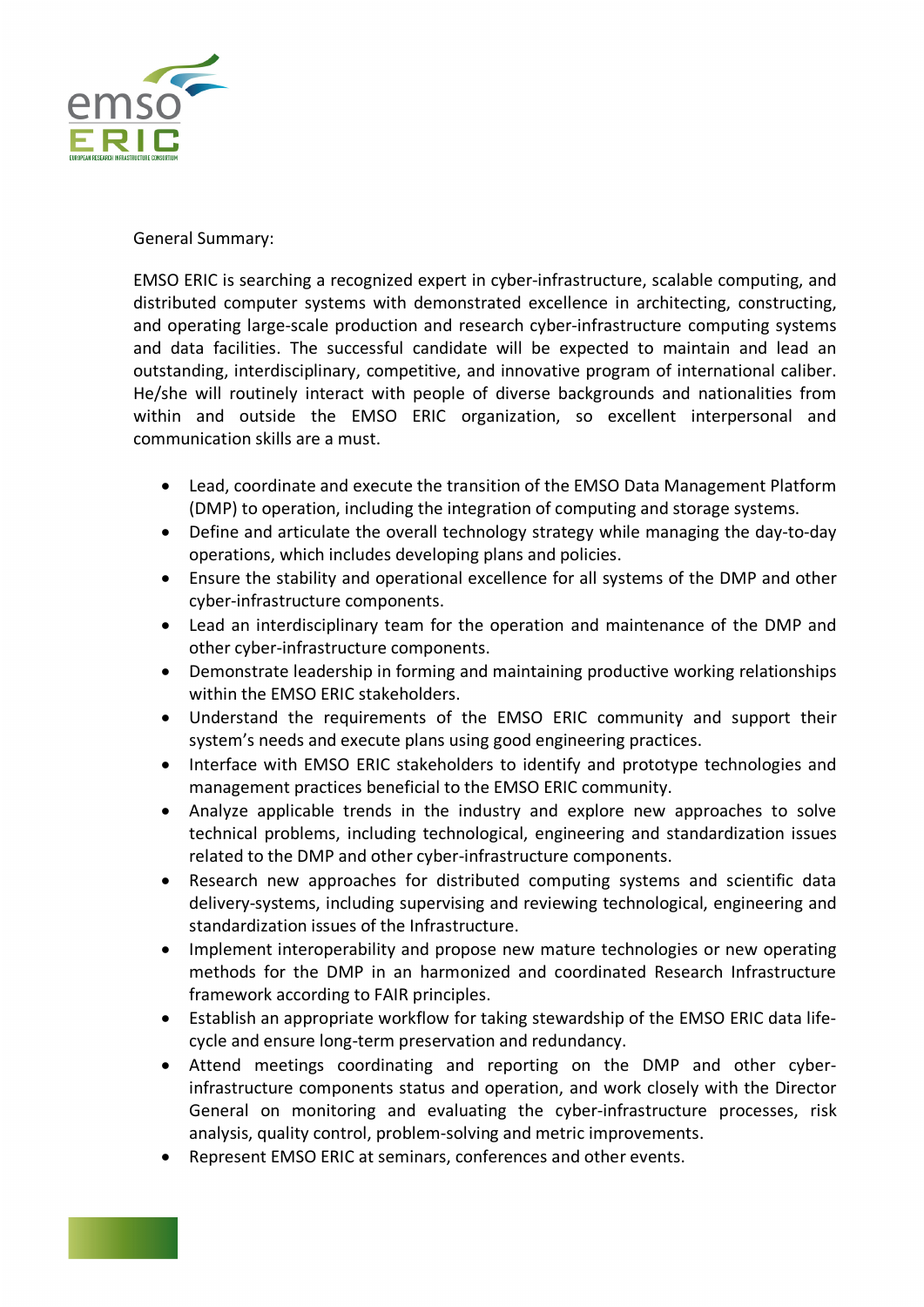

• Report achievements in scientific and technical publications.

Applications for the position are encouraged from citizens of the European Union and Associated Countries.

Required qualifications & competencies:

- education: Ph.D. in distributed computing systems
- at least 8 years of experience beyond the PhD with a clear research agenda, record of publication and funding related to research cyber-infrastructure, scalable discovery analytics, distributed computing systems, and Big Data.
- strong technical knowledge and experience working with Grid Computing, Cloud Computing and Big Data systems (e.g., Apache Hadoop/Spark).
- experience with relevant grant programs of funding agencies, foundations and/or high-tech companies.
- successful project planning and management experience in large (i.e., multi-million) programs.
- supervisory experience of interdisciplinary teams of senior personnel (including software engineers and system administrators/DevOps) and good interpersonal communication skills.
- experience in interdisciplinary international projects involving ocean sciences, broader geosciences and other scientific domains.
- excellent written and spoken of two European languages including English
- editorial level written English with extensive relevant writing experience and professional public speaking skills
- ability to work under pressure and handle multiple problems simultaneously
- ability to coordinate the efforts of teams internationally

Desirable attributes:

- experience in the European Research Area and in the international arena;
- knowledge of international marine research institutions, organizations, infrastructures and other relevant bodies.